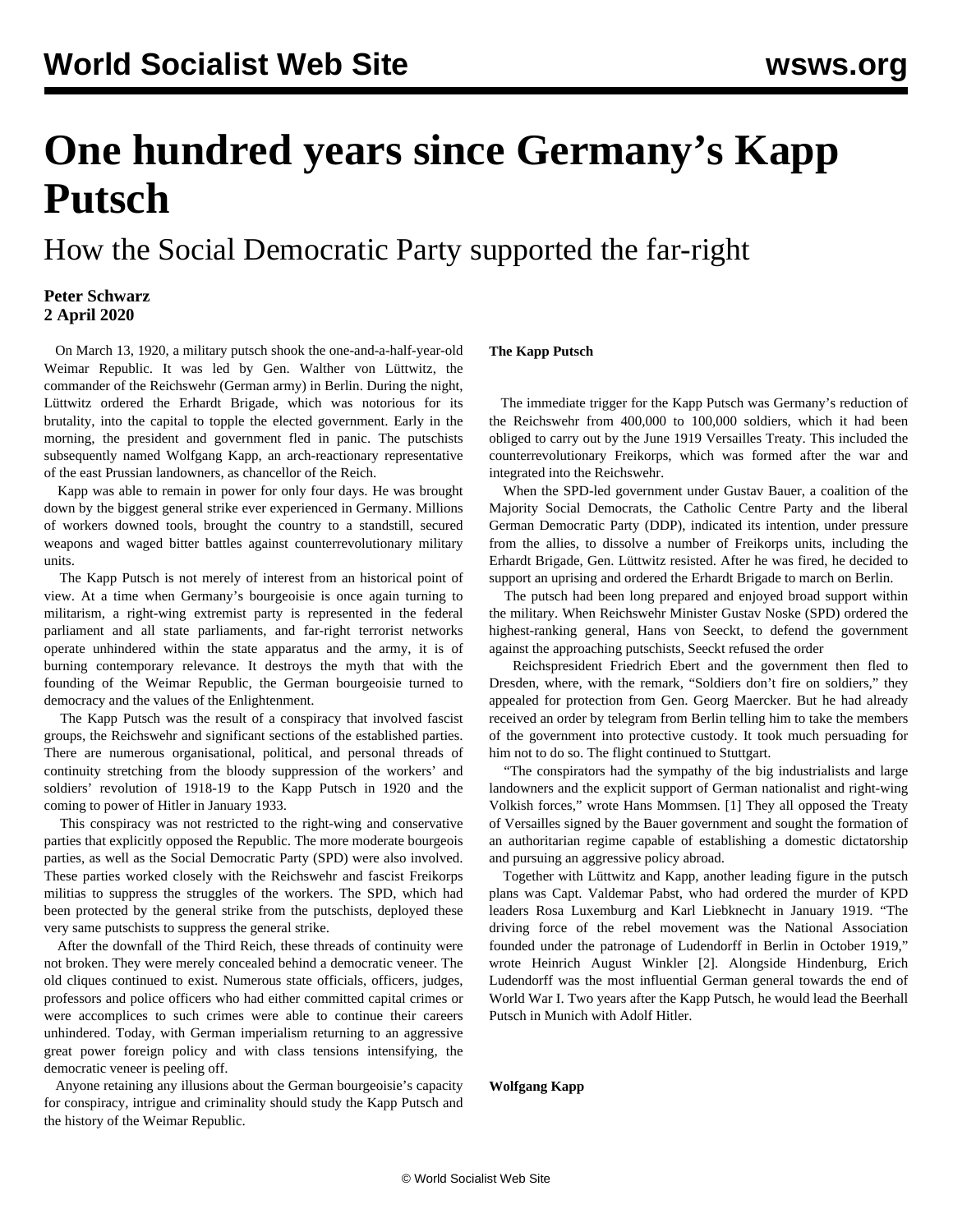Kapp also had ties to Hitler. The minister president of East Prussia founded the German Fatherland Party (DVP) in 1917, at a point in the war where support for the conflict began to break down within the SPD and calls for peace without annexations were raised. The DVP's goal was to overturn the class truce with the SPD and trade unions by deploying ruthless military force against protesting workers, strikes and working class meetings. At the same time, the party used anti-Semitism, nationalism and Volkish ideology in an effort to construct an antiparliamentary mass movement capable of establishing a dictatorship.

 Kapp's party never won mass support and it was dissolved after one year of existence. But it enjoyed strong backing from the military and big business. The leader, alongside Kapp, was Grand Admiral Alfred von Tirpitz, while Duke Johann Albrecht zu Mecklenburg served as honorary chairman. A number of leading industrialists were also party members, and they served as a critical source of financial support. These included Max Roetger (formerly of Krupp and later a lobbyist for industry), Carl Duisberg (Bayer AG and IG Farben), Wilhelm von Siemens, Carl Ziese (shipbuilding), Ernst von Borsig (the steel and aluminium industry), Hugo Stinnes (mining and electronics), Emil Kirdorf (coal), Alfred Hugenberg (media), Freiherr von Wangenheim (agriculture and goods trading), Johann Christian Eberle (regional savings banks) and Hermann Röchling (Völklinger Hütte).

 One of Kapp's closest associates was Karl Mayer, who recruited Hitler as an informant in the army's intelligence agency, taught him anti-Bolshevik agitation and promoted him as a promising political talent. Hitler, who had founded the largely unknown National Socialist German Workers Party (NSDAP) shortly before the putsch, flew to Berlin three days after the uprising but rapidly turned around when it became clear that the putsch was headed for defeat.

 In September 1920, after Kapp had fled to Sweden, Mayer wrote to a friend, "I have mobilised some very capable young people. A Mr. Hitler, for example, has emerged as a powerful force, a public speaker of the first rank. In the Munich regional group we have over 2,000 members, whereas in the summer of 1919 we didn't even have 100." [3]

#### **Support from the government camp**

 Support for the putschists, or at least a willingness to reach an accommodation with them, stretched deep into the government camp. Hans Momsen came to the conclusion: "Without the general strike, an authoritarian-style compromise between the groups behind the coup and the parliamentary forces would have been reached." [4]

 It is not without historical irony that President Friedrich Ebert and Reichswehr Minister Gustav Noske had to flee into hiding from the putschists. The two Social Democrats had created the monster that was now pursuing them.

 In November 1918, workers and soldiers rose up against the Kaiser's regime, the officer corps and the industrial barons. After an initial uprising in Kiel, councils of workers and soldiers spread like wildfire across the country. But instead of forming a new republican guard out of the hundreds of thousands of armed revolutionaries to disarm the old power, Ebert and Noske aligned themselves with the military and mobilised the dregs of society to defend the capitalist system and bloodily suppress the uprising of workers and soldiers.

 Noske assumed the role of a bloodhound, ordered right-wing extremist troops to fire on demonstrators, and ordered them to murder Luxemburg and Liebknecht. Putsch leader von Lüttwitz had Ebert and Noske to thank for his post after they appointed him supreme commander of the provisional Reichswehr in Berlin and surrounding areas in 1918. In

January 1919, Lüttwitz led the crushing of the Spartacus uprising.

 While Ebert and Noske went into hiding from the Kapp putsch, other government representatives remained in Berlin to reach a deal with the putschists. Deputy Chancellor and Justice Minister Eugen Schiffer (DDP) offered them major concessions in the presence of SPD Prussian ministers Wolfgang Heine and Albert Südekum, including the formation of a new coalition government and new elections in the near future.

 The national-liberal German People's Party (DVP) of Gustav Stresemann largely backed the putschists and blamed the existing government for having "broken with the path of organic development to which we subscribe."

#### **General strike**

 But none of the putschists or their conspirators had reckoned with the reaction of the working class, which responded to the coup with a nationwide general strike. While government representatives ran like cowards for the hills or sought a compromise with the putschists, workers laid down their lives to combat the far-right rebellion. They were not intimidated by heavily armed security forces, which used air bombardments and heavy machine guns against striking workers and shot dozens of unarmed protesters.

 The first call for a general strike was issued by government spokesman Ulrich Rauscher (SPD) in the name of Ebert and SPD leader Otto Wels, as the government was fleeing to Dresden. After his arrival in Dresden, Ebert immediately distanced himself from the general strike call, while Chancellor Gustav Bauer described it as a "mystification" for which he bore no responsibility. But the general strike could no longer be stopped. Given the tempo with which the strike spread, it is questionable whether Rauscher's appeal played any role.

 In spite of the bitter political struggles of the previous period, members of the SPD, the Independent Social Democrats (USPD), the German Communist Party (KPD) and Christian and anarchist tendencies fought side-by-side against the far-right danger. "The strikers viewed the Kapp Putsch as a symptom of the revolution's failure to destroy the antirepublican apparatuses in the military and state bureaucracy," wrote Mommsen. [5]

 This compelled the General German Trade Union Federation (ADGB) and its conservative SPD leader Carl Legien to back the general strike. "The widespread solidarity, which included Christian and liberal groups, compelled the ADGB to abandon its habitual restraint so as not to lose all credibility in the eyes of the workers," remarked Mommsen.

 An impression of how bitter the battles in certain regions were is provided by the recollections of Oskar Hippe, a founding member of the Spartacus League and KPD, and a leading figure in the German Trotskyist movement, who was an industrial worker in Halle-Merseburg when the putsch took place.

 In the early afternoon of March 13, 1920, he heard news that the government had been overthrown and Freikorps and Reichswehr units were marching into Berlin. That evening, works councillors from the USPD and KPD under the leadership of a "comrade Scheibner" met to decide what was to be done. Many of those present were of the opinion that the Majority Social Democrats were now receiving their comeuppance for their betrayals. But the majority was of the opinion that the issue now posed was to repel the generals' putsch, which was directed against the entire working class.

 The decision to call a strike was taken that evening. During the night, comrades and colleagues from the trade unions, joined by works councillors, went into the factories to organise the action.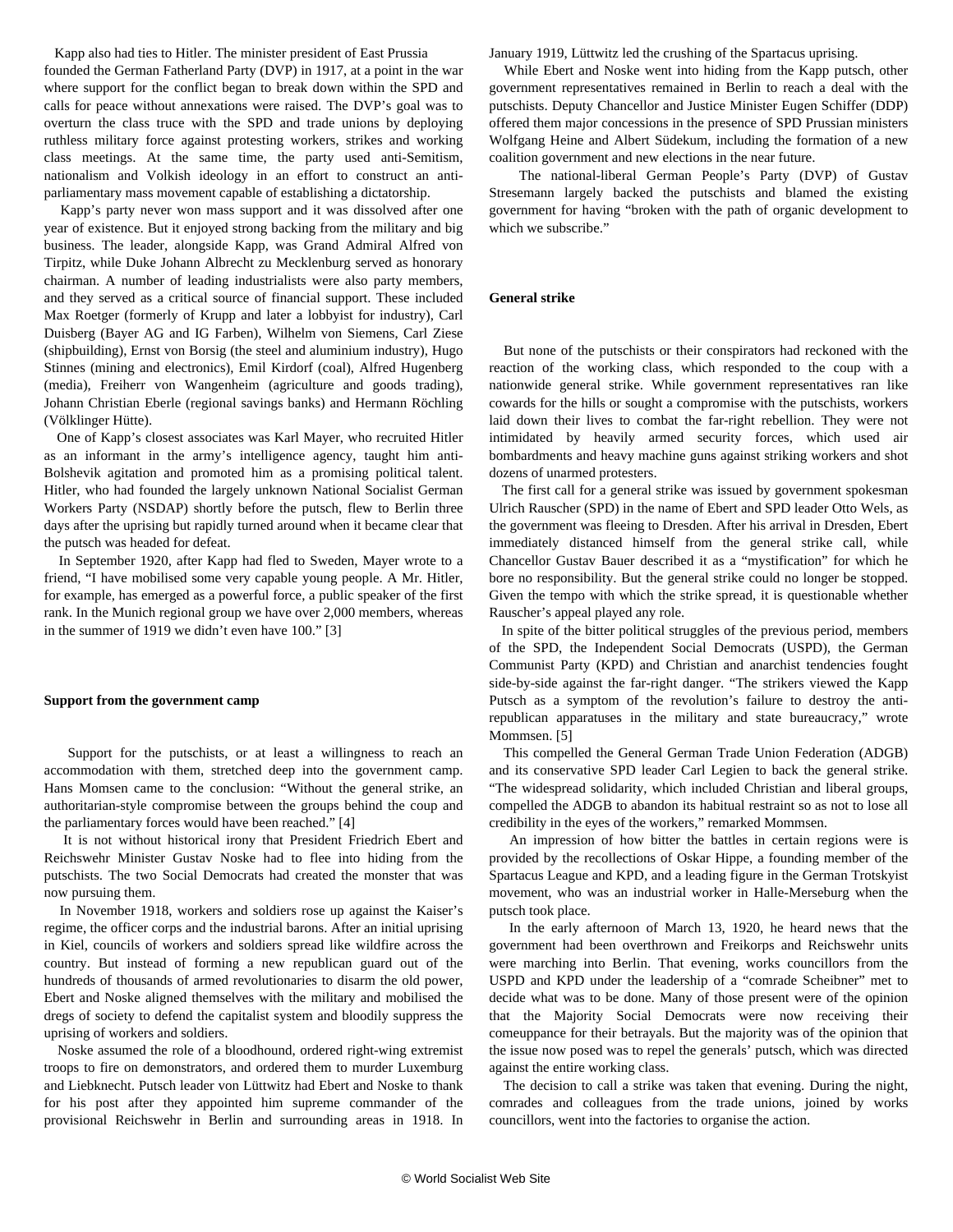Hippe detailed how workers combatted and disarmed military units that had sided with the putschists:

> I was in a unit with my brother-in-law. Some 15,000 workers surrounded the barracks. We only had a few weapons—a few carbines and hunting rifles we had confiscated from farmers, but nothing apart from that. The call by the combat leaders for the assembled soldiers to lay down their arms was rejected by the battalion's officers. They gave up only after we cut off their water and the combat leaders assured them that they could withdraw without arms.

> Four units were armed with the weapons seized at Merseburg. Young workers who had learned how to handle weapons during the war were involved. Our unit was largely made up of workers from the mines "Cecilie," "Elisabeth" and "Leonhard," who knew each other well. ... (from the barracks) we were shot at with 7.5 centimetre shells, and our losses were heavy. A comrade in the Young Communist Association who worked in the "Cecilie" mine was severely wounded next to me. Shrapnel from a grenade tore off part of his chin. [6]

 The bloodiest combat occurred in the Ruhr region. The general strike was observed most strictly in the steel plants and coal mines in this area. And it quickly developed into an uprising. The workers armed themselves to drive out the Reichswehr and Freikorps. A "Red Ruhr Army" that inflicted heavy losses on the putschists attracted around 50,000 members. The Red Ruhr Army had no central leadership or political perspective. Syndicalists, communists, Independent Social Democrats and even some Social Democrats exerted political influence on it.

#### **A return to "order"**

 The general strike isolated the putschists. There was no rail travel, no telephones, no postal service and no newspapers. Major factories were shut down and even water, gas and electricity were cut off in the capital. Although the majority of the military leadership sympathised with Kapp, it adopted a wait-and-see approach due to the uncertainty of the outcome. Senior state officials were reluctant to submit to the new head of government.

 On March 17, 1920, Kapp fled in a biplane to Sweden. Lüttwitz assumed control of the government as a military dictator. But he resigned in the evening after Justice Minister Schiffer offered him amnesty. He left the Reich chancellor's office accompanied by Ludendorff. The Erhardt Brigade also withdrew from Berlin, carrying out another bloody massacre on demonstrators as it left.

 The old government returned to power, but the striking workers were not satisfied. They sought guarantees that the counterrevolutionary military and bureaucratic apparatuses would be dismantled.

 To bring about an end to the general strike, ADGB leader Legien presented the government with a nine-point plan. It demanded the resignation of Reichswehr Minister Noske, the dissolution of the units that had sympathised with the putsch, the punishment of the putschists, the formation of republican guard units, the implementation of sweeping social reforms, the nationalisation of the coal mines and the formation of a "workers' government," which in reality meant the participation of the trade unions in government.

Legien's initiative was, according to Mommsen, "exclusively tactical

and motivated by the desire not to allow the strike to drift under the control of left-wing radicals." The government made a handful of noncommittal promises and the trade union-led strike committee called for an end to the general strike on March 20. However, many strikers refused to follow the call.

 The hated Noske resigned on March 20, and he was followed on March 26 by Bauer's entire cabinet. A new coalition made up of the same parties was formed, with Hermann Müller as chancellor. Müller appointed Hans von Seeckt, the same general who had refused to defend the government against the Kapp Putsch, as head of the armed forces. Seeckt was given the task of bloodily suppressing the workers who had refused to follow the trade unions' call to end the strike. Over subsequent years, he would oversee a series of bloody massacres of revolutionary workers and transform the Reichswehr into an uncontrollable "state within the state."

 In place of Noske, responsibility for the Reichswehr in the new cabinet fell to the DDP's Otto Geßler. He remained in this position under various chancellors for eight years, serving as a fig leaf for Seeckt, who dismissed Geßler as a "mere civilian."

#### **The dismantling of the Red Ruhr Army**

 The most sustained resistance to the ending of the general strike came from the Red Ruhr Army. It continued to drive the Reichswehr and Freikorps out of the Ruhr region. An officer who fled from Duisburg later reported, "Even war-hardened officers had never experienced anything like it. The troops were constantly fired on from houses and cellars, from dumps and behind tree trunks, even from boiler rooms and power plants."

 The government sent a Social Democrat to split the movement before resorting to all-out violence. The Reich commissioner for the Ruhr Region and subsequent interior minister of Prussia, Carl Severing, agreed a deal with the workers' parties in Bielefeld on March 24, which the government in Berlin accepted merely for show. It compelled the armed workers to give up their weapons under the joint supervision of enforcement commissioners and the municipal authorities. While the moderate elements agreed to this, more radical forces continued the struggle.

Oskar Hippe reported on the impact of the Bielefeld agreement:

 In the meantime, we received a report that an agreement had been reached in Bielefeld in which the government committed to hand the putschists over to the courts and give the workers, through the trade unions, decisive influence over economic and social policy. But the precondition for this was the ending of the general strike.

 In the leadership of the fighting units, as well as in the political committee of the KPD and USPD, in which works councillors were represented, discussions were held on whether to bow to the Bielefeld agreement or continue the struggle to a victorious conclusion. The political committee, which was dominated by the USPD with a huge majority, decided to accept the agreement.

 In the leadership of the fighting units, opinions were divided. Ninety percent of the workers at the front declared that they were not prepared to lay down their arms and return to the mines disarmed. But the USPD imposed its standpoint: the government would, after all, not break its word. KPD representatives left the meeting in protest and told the workers at the front and assemblies in the mining region that they had been unable to prevail with their arguments in the political committee. [7]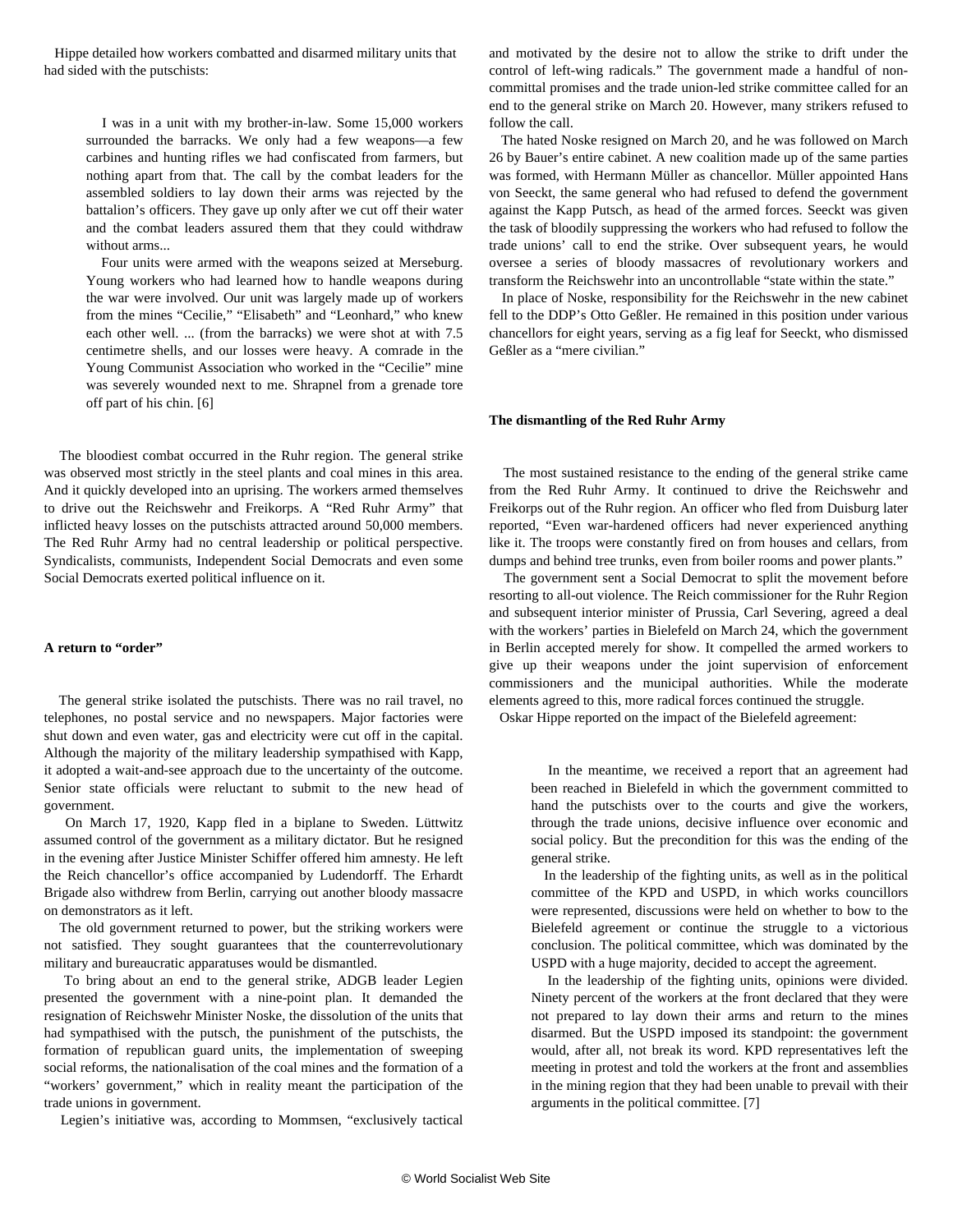As soon as the radical elements were isolated, the government and von Seeckt deployed the very same Reichswehr and Freikorps units against them that had aligned with Kapp and Lüttwitz. They took bloody revenge. Mass shootings and extra-legal court proceedings repeatedly took place. The exact number of deaths was never counted. According to Winkler, the deaths were "well over 1,000 among the Ruhr miners, 208 killed and 123 missing among the Reichswehr, and 41 killed from the security police." [8]

 While the workers who had put their lives on the line to block the putsch were persecuted, severely punished and even killed, the putschists were largely left unharmed. An amnesty law of August 2, 1920 cleared all putschists of any criminal wrongdoing, provided they had not acted "barbarically" or out of "self-interest." The Freikorps officers who backed the putsch were integrated into the Reichswehr. With a few exceptions, the proceedings against Reichswehr members involved in the putsch were either terminated or ended in acquittal.

 Leading participants in the putsch fled to Bavaria, where the Upper Bavarian district president, Ritter von Kahr, had also launched a coup on March 14, 1920 to force the SPD state government to resign. Bavaria subsequently emerged as a hotbed of right-wing and far-right forces that nourished Hitler's NSDAP.

 Hermann Erhardt, the leader of the brigade which bore his name, then founded the Organisation Consul in Munich, a paramilitary terrorist organisation that included 5,000 members and was tolerated by Munich police chief Ernst Pöhner without protest. The Organisation Consul was responsible for a number of murders, including that of the Centre Party politician Matthias Erzberger in 1921 and German Foreign Minister Walther Rathenau in 1922. It played a critical role in training Hitler's SA.

 Wolfgang Kapp, who had fled to Sweden, ultimately turned himself over to the Reich Court but died prior to the beginning of proceedings. The only putsch participant sentenced to prison was the Berlin police president, Traugott von Jagow, who received the minimum sentence of five years. The court granted him mitigating circumstances because he had "followed Kapp's appeal under the spell of selfless love for the fatherland at a seductive moment."

 The social promises made by the government to the strikers were never implemented. Although a commission on social policy was initiated, it was toothless.

#### **A chain of counterrevolutionary shifts**

 In an article written shortly after Hitler's appointment as German chancellor, Leon Trotsky described the history of the Weimar Republic as a "chain of counterrevolutionary shifts":

 The November Revolution, which gave the power to the workers' and peasants' soviets, was proletarian in its fundamental tendencies. But the party that stood at the head of the proletariat returned the power to the bourgeoisie. In this sense the Social Democracy opened the era of counterrevolution before the revolution could bring its work to completion. However, so long as the bourgeoisie depended upon the Social Democracy, and consequently upon the workers, the regime retained elements of compromise. All the same, the international and the internal situation of German capitalism left no more room for concessions. As Social Democracy saved the bourgeoisie from the proletarian revolution, fascism came in its turn to liberate the bourgeoisie from the Social Democracy. Hitler's coup is only the final link in the chain of counterrevolutionary shifts. [9]

 The Kapp Putsch and the subsequent suppression of the general strike was a critical link in this chain. The federal election that followed soon afterwards on June 6 produced a shift to the right within the bourgeois camp, with the right-wing liberal German People's Party (DVP) and the national conservative German National People's Party (DNVP) picking up support at the expense of the DDP.

 By contrast, the working class moved to the left. The SPD's vote dropped by 16 percent, leaving it, at 21.3 percent, just ahead of the USPD, which increased its share from 7.6 percent to 17.9 percent. The KPD, which was standing in the election for the first time, won 1.7 percent. In the following year, the majority of the USPD joined the KPD, resulting in a rise in the party's membership from 78,000 to 450,000.

 But the more the working class was radicalised, the more the SPD and bourgeois parties intensified their conspiracy. In March 1921, President Ebert imposed a state of emergency on Saxony to suppress a general strike in the industrial areas of central Germany. Von Seeckt's troops provided a critical service. They fired on occupied factories with artillery, killing some 150 workers. Six thousand strikers were arrested, with 4,000 sentenced to a total of 2,000 years in prison. Four were sentenced to death.

 In 1923, when the French occupation of the Ruhr and rapidly accelerating inflation produced a revolutionary crisis, Ebert handed all executive powers in the Reich to General von Seeckt. He violently dispersed the governments of Saxony and Thuringia, which were both made up of coalitions between the SPD and KPD, persecuted revolutionary workers and violently crushed the uprising in Hamburg. A victorious socialist revolution was possible in 1923, but it failed because the KPD called off a planned revolutionary uprising at the last minute. Von Seeckt's ruthless crackdown on workers emboldened Hitler, who launched his fascist coup in Munich on November 8 and 9.

 As Trotsky correctly remarked, a direct line led from these events to the coming to power of Hitler in 1933. The SPD, which had nourished and supported the forces that brought Hitler to power, was then no longer required and was banned.

 The SPD has learned nothing from this experience. The party's foundation is named after Ebert, as well as numerous streets and squares in German cities. The SPD has severed any connections it once had to the working class and is now indistinguishable from the other bourgeois parties. In a seven-year coalition with the Greens and an 11-year coalition with the Christian Democrats and Christian Social Union, the SPD has spearheaded the gutting of social spending, promoted militarism and paved the way for the rise of the far-right Alternative for Germany.

 In the face of mounting class tensions and rising international divisions, the ruling elite is once again preparing dictatorial forms of rule. The chain of counterrevolutionary shifts can be broken only by the establishment of an international socialist party of the working class based on the historical lessons of the struggles of the past century. That party is the International Committee of the Fourth International and its national sections, the Socialist Equality parties.

 \*\* Notes:

 [1] Hans Mommsen, *Aufstieg und Untergang der Weimarer Republik*, Ullstein 2004, p. 112

 [2] Heinrich Winkler, *Der lange Weg nach Westen*, Vol 1, München 2002, p. 409

 [3] Cited according to Ian Kershaw, *Hitler 1889 – 1936*, Stuttgart 1998, p. 166

[4] Hans Mommsen, op.cit., pp. 111–112

[5] Ibid., p. 113

[6] Oskar Hippe, *… und unsere Fahn ' ist rot*, Hamburg 1979, pp. 45–46